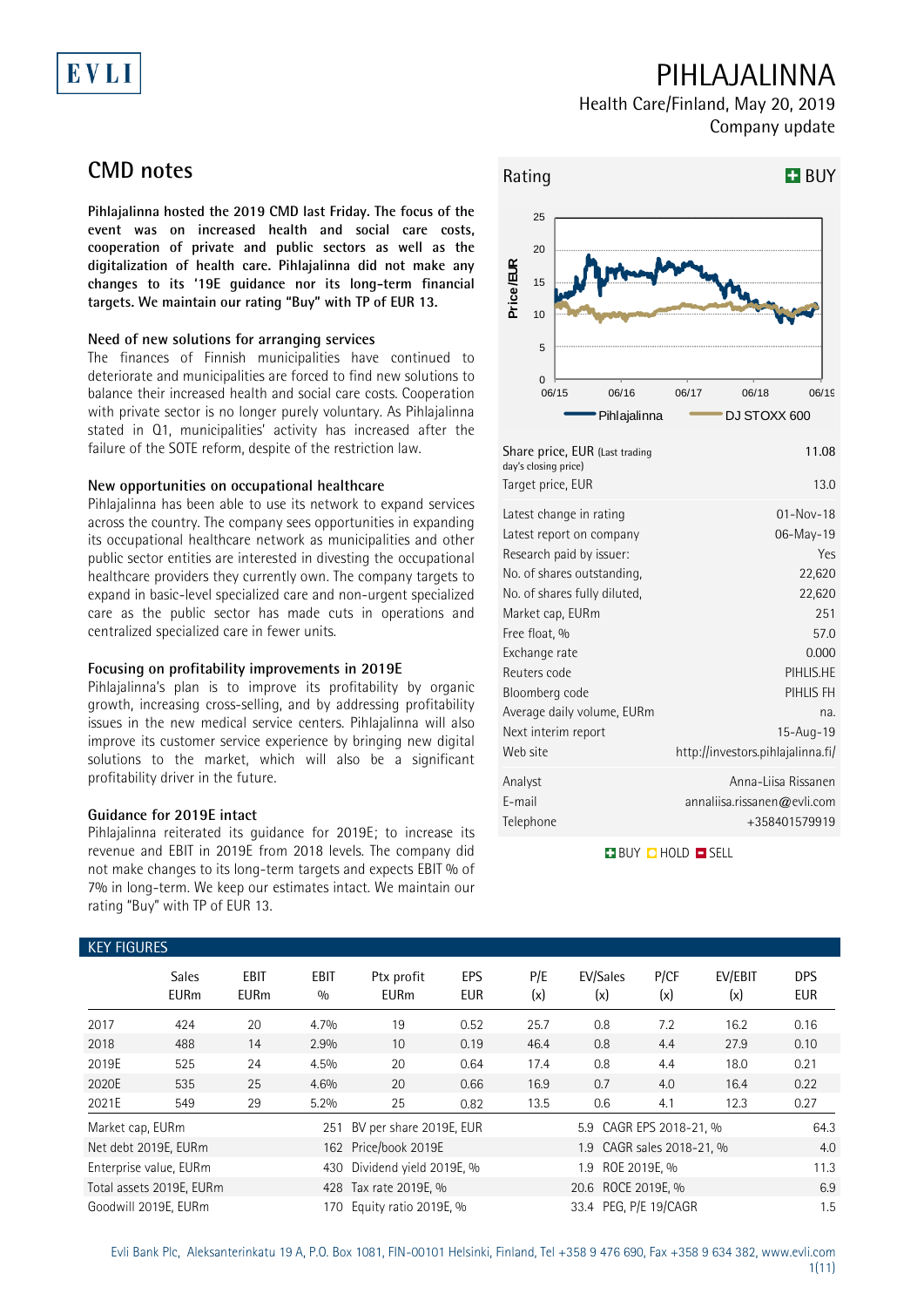Health Care/Finland, May 20, 2019 Company update

## Estimates

| Net sales                    | 2017  | Q1'18 | Q2'18 | 03'18 | 04'18 | 2018E | Q1'19E | Q2'19E | Q3'19E | Q4'19E | 2019E | 2020E |
|------------------------------|-------|-------|-------|-------|-------|-------|--------|--------|--------|--------|-------|-------|
| Corporate Customers          | 82,6  | 26,2  | 25,3  | 22,8  | 29,4  | 103.7 | 31,6   | 27,8   | 26,5   | 31,9   | 117.8 | 120,1 |
| of which insurance companies | 26,6  | 6,6   | 6.6   | 5,3   | 6.7   | 25,2  | 7.1    | 7.1    | 7.1    | 7,1    | 28,4  | 29,0  |
| of which other corporates    | 56,0  | 19,6  | 18.7  | 17,5  | 22,7  | 78,5  | 24,5   | 20,7   | 19.4   | 24,8   | 89.4  | 91,2  |
| Private Customers            | 67,9  | 22,2  | 24.3  | 21,0  | 24.6  | 92,1  | 26,5   | 25,3   | 22.0   | 25,7   | 99,5  | 101,5 |
| Public sector customers      | 330.5 | 85.1  | 90.3  | 85.7  | 88.6  | 349.7 | 89,3   | 94,6   | 89,9   | 92,9   | 366,7 | 374,0 |
| Total                        | 424.0 | 119.3 | 125.3 | 116.3 | 126.9 | 487,8 | 132.5  | 132.8  | 125.0  | 134.4  | 524.7 | 535.2 |
|                              |       |       |       |       |       |       |        |        |        |        |       |       |
| Net sales growth             |       |       |       |       |       |       |        |        |        |        |       |       |
| Corporate Customers          | ٠     | 17.0% | 21.1% | 25,3% | 39,3% | 25,5% | 20.6%  | 9.8%   | 16.4%  | 8.4%   | 13.6% | 2,0%  |
| Private Customers            |       | 16,8% | 35.0% | 54.4% | 42,2% | 35,6% | 19,4%  | 4.1%   | 4,9%   | 4.5%   | 8,1%  | 2,0%  |
| Public sector customers      |       | 2,5%  | 9,9%  | 6,1%  | 4,9%  | 5,8%  | 4,9%   | 4.8%   | 4,9%   | 4,8%   | 4,9%  | 2,0%  |
| Total                        | 6,2%  | 8,5%  | 17,5% | 17,0% | 17,5% | 15.0% | 11,1%  | 6,0%   | 7.5%   | 5,9%   | 7,6%  | 2,0%  |
|                              |       |       |       |       |       |       |        |        |        |        |       |       |
| Adj. EBITDA (group)          | 34,0  | 6.9   | 10,2  | 14,2  | 14.6  | 45,9  | 12.6   | 13.1   | 16,0   | 16.8   | 58,6  | 61,5  |
| Adj. EBITDA-margin (group    | 8,0%  | 5.8%  | 8,1%  | 12,2% | 11,5% | 9,4%  | 9,5%   | 9,9%   | 12,8%  | 12,5%  | 11,2% | 11,5% |

Source: Pihlajalinna, Evli Research

### Valuation

On our estimates, Pihlajalinna trades at 7.3x and 5.9x EV/EBITDA multiples in 2019E-2020E, which translates into 26% and 29% discount compared to the peer group.

|                                              | Security        | <b>MCAP</b> |         |        | EV/EBITDA EV/EBITDA EV/EBITDA | EV/EBIT | EV/EBIT | EV/EBIT | P/E    | P/E   | P/E   |
|----------------------------------------------|-----------------|-------------|---------|--------|-------------------------------|---------|---------|---------|--------|-------|-------|
| PIHLAJALINNA PEER GROUP                      | identifier      | Local FX    | 19      | 20     | 21                            | 19      | 20      | 21      | 19     | 20    | 21    |
| Ambea AB                                     | AMBEA-SE        | 4582        | 9.9x    | 8.1x   | 7.3x                          | 22,6x   | 16,0x   | 14.0x   | 10,2x  | 9.0x  | 8.0x  |
| Attendo AB                                   | ATT-SE          | 8164        | 9.0x    | 8,2x   | 7,5x                          | 20.5x   | 17,7x   | 15,6x   | 21,6x  | 16,4x | 13,4x |
| <b>Cambian Group Plc</b>                     | CMBN-GB         |             |         |        |                               |         |         |         |        |       |       |
| Capio AB                                     | CAPIO-SE        |             |         |        |                               |         |         |         |        |       |       |
| <b>CareTech Holdings PLC</b>                 | CTH-GB          | 392         | 9.7x    | 8.3x   | 7.6x                          | 11,8x   | 9.9x    | 8.6x    | 10,2x  | 8.4x  | 7,3x  |
| Fresenius SE & Co. KGaA                      | FRE-DE          | 27081       | 6.9x    | 6,2x   | 5,5x                          | 9.6x    | 8.7x    | 7,9x    | 14.5x  | 13,6x | 12,6x |
| Georgia Healthcare Group Plc                 | GHG-GB          | 134         | 8,6x    | 7.2x   | 5.9x                          | 10.9x   | 8.7x    | 7.2x    | 19,8x  | 14,6x | 11,5x |
| <b>GHP Specialty Care AB</b>                 | GHP-SE          | 901         | 6.7x    | 6.0x   | 5.6x                          | 14,1x   | 12.5x   | 11,5x   | 19.7x  | 17,0x | 17,4x |
| Humana AB                                    | HUM-SE          | 2976        | 11,1x   | 9.8x   | 8.9x                          | 14,4x   | 12.5x   | 11,3x   | 10,9x  | 9.7x  | 8,8x  |
| Korian SA                                    | KORI-FR         | 2957        | 11,1x   | 10,2x  | 9,4x                          | 16,9x   | 15,3x   | 13,8x   | 21,7x  | 18,3x | 15,8x |
| <b>LNA Sante SA</b>                          | LNA-FR          | 431         | 11,5x   | 10,7x  | 9.9x                          | 13,5x   | 12.5x   | 11,6x   | 17.9x  | 16,2x | 14,4x |
| <b>Mediclinic International Plc</b>          | MDC-GB          | 2511        | 8,3x    | 7.6x   | 6,5x                          | 12,3x   | 11.1x   | 8.6x    | 12.7x  | 11,1x | 8,9x  |
| Orpea SA                                     | ORP-FR          | 6601        | 17.5x   | 16,4x  | 15.4x                         | 24,6x   | 23,0x   | 21,6x   | 26.1x  | 23,3x | 21,2x |
| RHON-KLINIKUM AG                             | RHK-DE          | 1710        | 13.9x   | 13,2x  | 13,3x                         | 30,1x   | 28,0x   | 31,1x   | 43.7x  | 39,2x | 41,0x |
| Spire Healthcare Group PLC                   | SPI-GB          | 485         | 8.1x    | 7.4x   | 7.6x                          | 17.9x   | 15,6x   | 15,8x   | 23,5x  | 17,6x | 14,3x |
| Terveystalo Oy Class A                       | <b>TTALO-FI</b> | 1169        | 10,4x   | 9,5x   | 8,7x                          | 20,2x   | 17,7x   | 15,1x   | 18,3x  | 16,2x | 15,0x |
| Peer Group Median                            |                 | 4529        | 9.8x    | 8,3x   | 7.6x                          | 15,6x   | 13,9x   | 12.7x   | 19,0x  | 16,2x | 13,9x |
| Peer Group Average                           |                 | 2111        | 10,2x   | 9,2x   | 8,5x                          | 17,1x   | 14.9x   | 13.8x   | 19,3x  | 16,5x | 15,0x |
| Pihlajalinna (Evli est.)                     |                 | 251         | 7.3x    | 5,9x   | 5.2x                          | 18.1x   | 16,4x   | 11,6x   | 17,4x  | 18,5x | 12,9x |
| Pihlajalinna premium/discount to peer median |                 |             | $-26\%$ | $-29%$ | $-32%$                        | 16 %    | 18 %    | $-9%$   | $-9\%$ | 14%   | $-7%$ |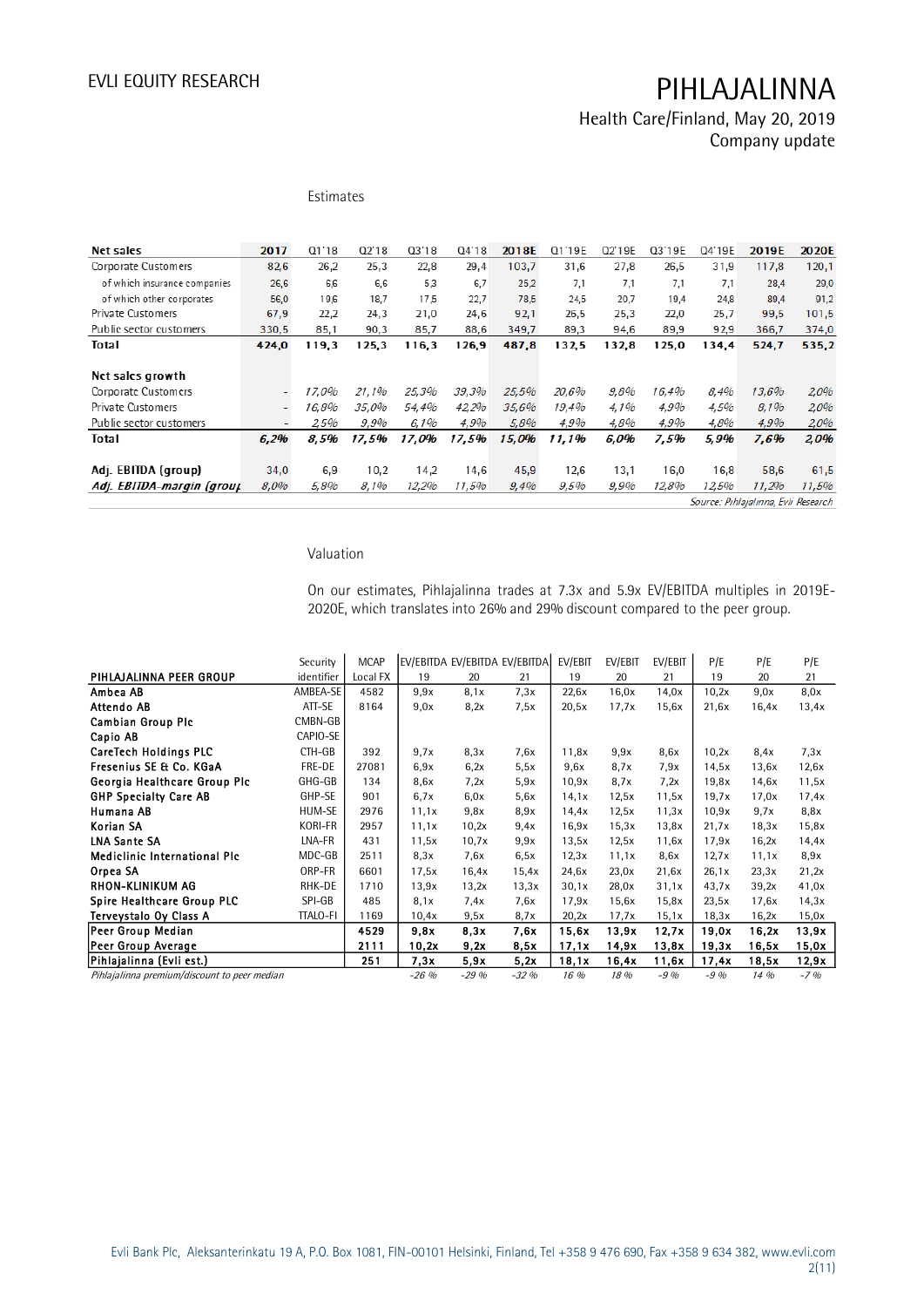| VALUATION RESULTS        | <b>BASE CASE DETAILS</b>   | VALUATION ASSUMPTIONS   | ASSUMPTIONS FOR WACC           |      |
|--------------------------|----------------------------|-------------------------|--------------------------------|------|
| Current share price      | 11.08 PV of Free Cash Flow | 255 Long-term growth, % | 2.0 Risk-free interest rate, % | 2.25 |
| DCF share value          | 14.82 PV of Horizon value  | 280 WACC, %             | 7.0 Market risk premium, %     | 5.8  |
| Share price potential, % | 33.7 Unconsolidated equity | $-17$ Spread, %         | 0.5 Debt risk premium, %       | 2.8  |
| Maximum value            | 17.0 Marketable securities | 36 Minimum WACC, %      | 6.5 Equity beta coefficient    | 0.80 |
| Minimum value            | 13.0 Debt - dividend       | -219 Maximum WACC, %    | 7.5 Target debt ratio, %       | 20   |
| Horizon value, %         | 52.3 Value of stock        | 335 Nr of shares, Mn    | 22.6 Effective tax rate, %     | 25   |

| DCF valuation, EURm         | 2018   | 2019E          | 2020E       | 2021E        | 2022E        | 2023E    | 2024E        | 2025E       | 2026E    | 2027E    | 2028E    | Horizon |
|-----------------------------|--------|----------------|-------------|--------------|--------------|----------|--------------|-------------|----------|----------|----------|---------|
| Net sales                   | 488    | 525            | 535         | 549          | 565          | 582      | 599          | 617         | 636      | 655      | 668      | 682     |
| Sales growth, %             | 15.0   | 7.6            | 2.0         | 2.5          | 3.0          | 3.0      | 3.0          | 3.0         | 3.0      | 3.0      | 2.0      | 2.0     |
| Operating income (EBIT)     | 14     | 24             | 25          | 29           | 29           | 32       | 33           | 34          | 35       | 33       | 33       | 34      |
| EBIT margin, %              | 2.9    | 4.5            | 4.6         | 5.2          | 5.2          | 5.5      | 5.5          | 5.5         | 5.5      | 5.0      | 5.0      | 5.0     |
| + Depreciation+amort.       | 32     | 35             | 42          | 37           | 31           | 25       | 22           | 20          | 19       | 18       | 18       |         |
| - Income taxes              | $-5$   | $-5$           | $-5$        | $-6$         | $-6$         | $-6$     | $-7$         | $-7$        | $-7$     | $-7$     | $-7$     |         |
| - Change in NWC             | 3      | 3              |             |              |              |          |              |             |          |          |          |         |
| NWC / Sales, %              | $-8.0$ | $-8.0$         | $-8.0$      | $-8.0$       | $-8.0$       | $-8.0$   | $-8.0$       | $-8.0$      | $-8.0$   | $-8.0$   | $-8.0$   |         |
| + Change in other liabs     | $-1$   | 0              | $\mathbf 0$ | $\mathbf{0}$ | $\Omega$     | $\Omega$ | $\mathbf{0}$ | $\mathbf 0$ | $\Omega$ | $\Omega$ | $\Omega$ |         |
| - Capital Expenditure       | $-202$ | $-32$          | $-13$       | $-14$        | $-15$        | $-16$    | $-17$        | $-18$       | $-18$    | $-18$    | $-19$    | $-19$   |
| Investments / Sales, %      | 41.3   | 6.0            | 2.4         | 2.5          | 2.7          | 2.7      | 2.8          | 2.9         | 2.8      | 2.7      | 2.8      | 2.8     |
| - Other items               | $-1$   | $\overline{0}$ | $\Omega$    | 0            | $\mathbf{0}$ | $\Omega$ | 0            | $\Omega$    | $\Omega$ | 0        | 0        |         |
| $=$ Unlevered Free CF (FCF) | $-159$ | 25             | 50          | 47           | 41           | 36       | 33           | 30          | 30       | 27       | 27       | 539     |
| = Discounted FCF (DFCF)     |        | 24             | 45          | 39           | 32           | 27       | 22           | 19          | 18       | 15       | 14       | 280     |
|                             |        |                |             |              |              |          |              |             |          |          |          |         |
| $=$ DFCF min WACC           |        | 24             | 45          | 40           | 33           | 27       | 23           | 20          | 19       | 16       | 14       | 326     |
| $=$ DFCF max WACC           |        | 24             | 44          | 39           | 32           | 26       | 22           | 19          | 17       | 15       | 13       | 244     |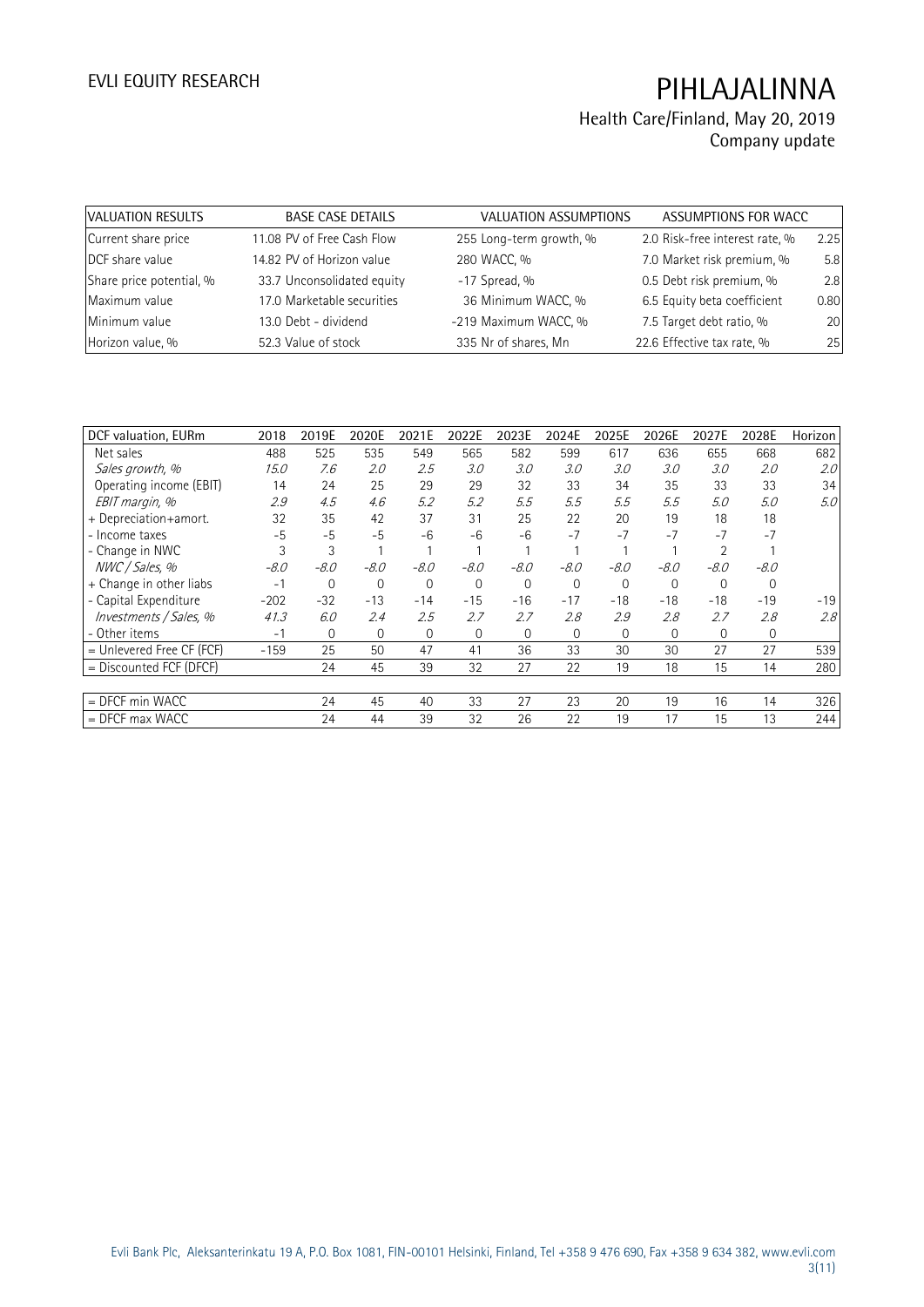| <b>INTERIM FIGURES</b>               |                     |                |                |                |       |                |                |                |                |       |       |       |
|--------------------------------------|---------------------|----------------|----------------|----------------|-------|----------------|----------------|----------------|----------------|-------|-------|-------|
| EVLI ESTIMATES, EURm                 | 201801              | 201802         | 201803         | 201804         | 2018  | 201901         | 2019Q2E        | 2019Q3E        | 2019Q4E        | 2019E | 2020E | 2021E |
| Net sales                            | 119                 | 125            | 116            | 127            | 488   | 133            | 133            | 125            | 134            | 525   | 535   | 549   |
| EBITDA                               | $\overline{7}$      | 10             | 14             | 15             | 46    | 13             | 13             | 16             | 17             | 58    | 67    | 65    |
| EBITDA margin (%)                    | 5.6                 | 8.1            | 12.1           | 11.6           | 9.3   | 9.4            | 9.9            | 12.8           | 12.5           | 11.1  | 12.5  | 11.9  |
| EBIT                                 | $\mathbf{0}$        | $\overline{2}$ | 6              | $\overline{7}$ | 14    | $\overline{4}$ | 5              | 7              | 8              | 24    | 25    | 29    |
| EBIT margin (%)                      | $-0.3$              | 1.5            | 5.1            | 5.1            | 2.9   | 2.9            | 3.4            | 5.8            | 6.0            | 4.5   | 4.6   | 5.2   |
| Net financial items                  | $-1$                | $-1$           | $-1$           | $-1$           | $-4$  | $-1$           | -1             | $-1$           | $-1$           | $-4$  | $-4$  | $-4$  |
| Pre-tax profit                       | $-1$                | $\mathbf{1}$   | 5              | 5              | 10    | 3              | $\overline{4}$ | 6              | $\overline{7}$ | 20    | 20    | 25    |
| Tax                                  | $\mathsf{O}\xspace$ | $\mathbf{0}$   | $-1$           | $-1$           | $-3$  | $-1$           | $-1$           | $-1$           | $-1$           | $-4$  | $-4$  | $-5$  |
| Tax rate (%)                         | 0.0                 | 27.3           | 22.0           | 24.1           | 26.5  | 24.1           | 20.0           | 20.0           | 20.0           | 20.6  | 20.0  | 20.0  |
| Net profit                           | $-2$                | $\mathbf{1}$   | $\overline{2}$ | 3              | 4     | $\overline{2}$ | 3              | 5              | 5              | 14    | 15    | 19    |
| EPS                                  | $-0.08$             | 0.04           | 0.10           | 0.13           | 0.19  | 0.08           | 0.11           | 0.21           | 0.24           | 0.64  | 0.66  | 0.82  |
| EPS adjusted (diluted no. of shares) | $-0.08$             | 0.04           | 0.10           | 0.13           | 0.19  | 0.08           | 0.11           | 0.21           | 0.24           | 0.64  | 0.66  | 0.82  |
| Dividend per share                   | 0.00                | 0.00           | 0.00           | 0.00           | 0.10  | 0.00           | 0.00           | 0.00           | 0.00           | 0.21  | 0.22  | 0.27  |
| SALES, EURm                          |                     |                |                |                |       |                |                |                |                |       |       |       |
| Corporate Customers                  | 28                  | 24             | 25             | 29             | 106   | 32             | 28             | 27             | 32             | 118   | 120   | 123   |
| <b>Private Customers</b>             | 22                  | 24             | 21             | 25             | 92    | 27             | 25             | 22             | 26             | 100   | 102   | 104   |
| Public sector customers              | 84                  | 92             | 84             | 89             | 348   | 89             | 95             | 90             | 93             | 367   | 374   | 383   |
| Eliminations                         | $-14$               | $-15$          | $-13$          | $-16$          | $-58$ | $-15$          | $-15$          | $-13$          | $-16$          | $-59$ | $-60$ | $-62$ |
| Total                                | 119                 | 125            | 116            | 127            | 488   | 133            | 133            | 125            | 134            | 525   | 535   | 549   |
| SALES GROWTH, Y/Y %                  |                     |                |                |                |       |                |                |                |                |       |       |       |
| Corporate Customers                  | 23.7                | 13.9           | 36.3           | 39.3           | 28.0  | 14.1           | 16.7           | 7.0            | 8.4            | 11.4  | 2.0   | 2.5   |
| Private Customers                    | 16.8                | 35.0           | 53.7           | 42.2           | 35.5  | 19.4           | 4.1            | 5.4            | 4.5            | 8.2   | 2.0   | 2.5   |
| Public sector customers              | 0.6                 | 11.8           | 3.6            | 4.9            | 5.2   | 6.9            | 2.9            | 7.4            | 4.8            | 5.5   | 2.0   | 2.5   |
| Eliminations                         | $-1.4$              | 1.4            | $-0.8$         | 4.7            | 1.1   | 4.9            | 1.3            | 2.8            | 2.7            | 2.9   | 2.0   | 2.5   |
| Total                                | 8.4                 | 17.5           | 17.0           | 17.6           | 15.0  | 11.2           | 6.0            | 7.5            | 5.9            | 7.6   | 2.0   | 2.5   |
| EBIT, EURm                           |                     |                |                |                |       |                |                |                |                |       |       |       |
| Group                                | $\circ$             | $\overline{2}$ | 6              | $\overline{7}$ | 14    | $\overline{4}$ | 5              | $\overline{7}$ | 8              | 24    | 25    | 29    |
| Total                                | $\mathbf 0$         | $\overline{2}$ | 6              | $\overline{7}$ | 14    | $\overline{4}$ | 5              | $\overline{7}$ | 8              | 24    | 25    | 29    |
| EBIT margin, %                       |                     |                |                |                |       |                |                |                |                |       |       |       |
| Total                                | $-0.3$              | 1.5            | 5.1            | 5.1            | 2.9   | 2.9            | 3.4            | 5.8            | 6.0            | 4.5   | 4.6   | 5.2   |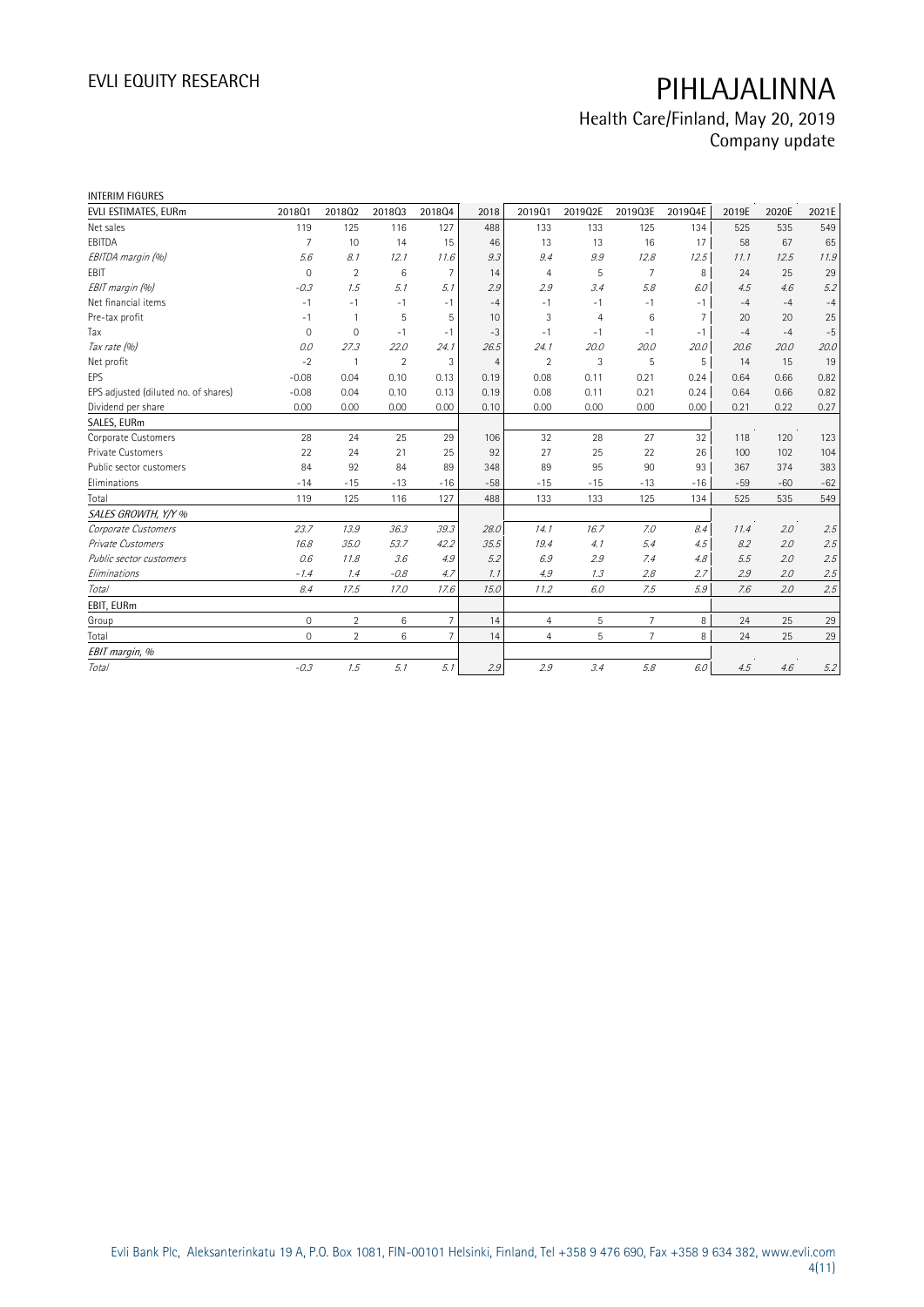| INCOME STATEMENT, EURm                   | 2014                        | 2015                      | 2016                | 2017           | 2018             | 2019E               | 2020E                     | 2021E                    |
|------------------------------------------|-----------------------------|---------------------------|---------------------|----------------|------------------|---------------------|---------------------------|--------------------------|
| Sales                                    | 149                         | 213                       | 399                 | 424            | 488              | 525                 | 535                       | 549                      |
| Sales growth (%)                         | 42.6                        | 43.3                      | 87.0                | 6.2            | 15.0             | 7.6                 | 2.0                       | 2.5                      |
| Costs                                    | $-135$                      | $-201$                    | $-370$              | $-390$         | $-442$           | $-466$              | $-468$                    | $-483$                   |
| Reported EBITDA                          | 14                          | 13                        | 29                  | 34             | 46               | 58                  | 67                        | 65                       |
| Extraordinary items in EBITDA            | $\mathbf 0$                 | $\mathbf 0$               | $\mathbf 0$         | $\mathbf 0$    | $\mathbf 0$      | $\mathsf{O}\xspace$ | $\mathbf 0$               | $\mathbf 0$              |
| EBITDA margin (%)                        | 9.3                         | 6.0                       | 7.4                 | 8.1            | 9.3              | 11.1                | 12.5                      | 11.9                     |
| Depreciation                             | -6                          | -8                        | $-13$               | $-14$          | $-32$            | $-35$               | $-42$                     | $-37$                    |
| EBITA                                    | 8                           | $\mathsf S$               | 17                  | 20             | 14               | 24                  | 25                        | 29                       |
| Goodwill amortization / writedown        | $\mathsf{O}\xspace$         | $\mathbf 0$               | $\mathbf 0$         | $\mathbf 0$    | $\mathbf 0$      | $\mathsf{O}\xspace$ | $\mathbf 0$               | $\mathbf 0$              |
| Reported EBIT                            | 8                           | 5                         | 17                  | 20             | 14               | 24                  | 25                        | 29                       |
| EBIT margin (%)                          | 5.4                         | 2.2                       | 4.2                 | 4.7            | 2.9              | 4.5                 | 4.6                       | 5.2                      |
| Net financials                           | $-3$                        | $-2$                      | $-1$                | $-1$           | $-4$             | $-4$                | $-4$                      | $-4$                     |
| Pre-tax profit                           | 5                           | $\sqrt{2}$                | 15                  | 19             | 10               | 20                  | 20                        | 25                       |
| Extraordinary items                      | $-2$                        | $-1$                      | $-1$                | $-1$           | $-1$             | $\mathsf{O}\xspace$ | $\mathbf 0$               | $\mathbf 0$              |
| Taxes                                    | $-1$                        | $\mathbf 0$               | $-3$                | $-3$           | $-3$             | $-4$                | $-4$                      | $-5$                     |
| Minority shares                          | $\mathbb O$                 | $-1$                      | $-3$                | $-5$           | $-3$             | $-1$                | $-1$                      | $-1$                     |
| Net profit                               | $\mathbf{1}$                | $\mathbf{1}$              | 8                   | 10             | $\overline{4}$   | 14                  | 15                        | 19                       |
| <b>BALANCE SHEET, EURm</b>               |                             |                           |                     |                |                  |                     |                           |                          |
| Assets                                   |                             |                           |                     |                |                  |                     |                           |                          |
| Fixed assets                             | 47                          | 69                        | 67                  | 83             | 184              | 181                 | 152                       | 129                      |
| % of sales                               | 31                          | 32                        | 17                  | 20             | 38               | 35                  | 28                        | 24                       |
| Goodwill                                 | 56                          | 76                        | 92                  | 104            | 170              | 170                 | 170                       | 170                      |
| % of sales                               | 38                          | 36                        | 23                  | 25             | 35               | 32                  | 32                        | 31                       |
| Inventory                                | $\mathbf{1}$                | $\overline{2}$            | $\overline{2}$      | $\overline{2}$ | 3                | 3                   | $\ensuremath{\mathsf{3}}$ | 3                        |
| % of sales                               | $\mathcal I$                | $\mathcal I$              | $\mathcal{I}$       | $\mathcal I$   | $\mathcal{I}$    | $\mathcal I$        | $\mathcal{I}$             | $\mathcal I$             |
| Receivables                              | 14                          | 20                        | 27                  | 25             | 40               | 33                  | 34                        | 35                       |
| % of sales                               | 10                          | $\mathcal G$              | $\overline{z}$      | 6              | 8                | 6                   | 6                         | 6                        |
| Liquid funds                             | 11                          | 15                        | 28                  | 37             | 36               | 37                  | 37                        | 38                       |
| % of sales                               | $\overline{z}$              | 7                         | $\overline{z}$      | $\mathcal G$   | $\overline{z}$   | 7                   | $\overline{z}$            | $\overline{z}$           |
| Total assets                             | 131                         | 185                       | 218                 | 254            | 437              | 428                 | 400                       | 379                      |
| Liabilities                              |                             |                           |                     |                |                  |                     |                           |                          |
| Equity                                   | 10                          | 93                        | 101                 | 106            | 130              | 143                 | 153                       | 166                      |
| % of sales                               | $\overline{z}$              | 44                        | 25                  | 25             | 27               | 27                  | 29                        | 30                       |
| Deferred taxes                           | 4                           | 5                         | $\,6$               | 6              | 6                | 6                   | $\,6\,$                   | 6                        |
| % of sales                               | $\mathcal{S}_{\mathcal{S}}$ | $\overline{2}$            | $\mathcal{I}$       | $\mathcal{I}$  | $\mathcal{I}$    | $\mathcal I$        | $\mathcal I$              | $\mathcal I$             |
| Interest bearing debt                    | 88                          | 42                        | 52                  | 77             | 217              | 199                 | 160                       | 123                      |
| % of sales                               | 59                          | 20                        | 13                  | 18             | 45               | 38                  | 30                        | 22                       |
| Non-interest bearing current liabilities | 27                          | 42                        | 55                  | 62             | 80               | 76                  | 78                        | 80                       |
| % of sales                               | 18                          | 20                        | 14                  | 15             | 16               | 15                  | 15                        | 15                       |
| Other interest free debt                 | $\mathbf{1}$                | $\ensuremath{\mathsf{3}}$ | 3                   | 3              | 3                | $\sqrt{3}$          | $\ensuremath{\mathsf{3}}$ | 3                        |
| % of sales                               | $\mathcal I$                | $\mathcal I$              | $\mathcal{I}$       | $\mathcal I$   | $\mathcal I$     | $\mathcal I$        | $\mathcal I$              | $\overline{\phantom{a}}$ |
| Total liabilities                        | 131                         | 185                       | 217                 | 254            | 437              | 428                 | 400                       | 379                      |
| CASH FLOW, EURm                          |                             |                           |                     |                |                  |                     |                           |                          |
| + EBITDA                                 | 14                          | 13                        | 29                  | 34             | 46               | 58                  | 67                        | 65                       |
| - Net financial items                    | $-3$                        | $-2$                      | $-1$                | $-1$           | $-4$             | $-4$                | $-4$                      | $-4$                     |
| - Taxes                                  | $-1$                        | 0                         | $-2$                | $-4$           | $-4$             | $-4$                | $-4$                      | $-5$                     |
| - Increase in Net Working Capital        | $\overline{4}$              | $\,9$                     | $\overline{7}$      | 8              | 3                | 3                   | $\mathbf{1}$              | $\mathbf{1}$             |
| $+/-$ Other                              | $-2$                        | $-2$                      | $-4$                | $-5$           | $-4$             | $-1$                | $-1$                      | $-1$                     |
| = Cash flow from operations              | 11                          | 19                        | 30                  | 37             | 42               | 53                  | 59                        | 58                       |
| - Capex                                  | $-28$                       | $-48$                     | $-27$               | $-41$          | $-122$           | -32                 | $-13$                     | $-14$                    |
| - Acquisitions                           | $\mathsf{O}\xspace$         | $\mathbf 0$               | $\mathsf{O}\xspace$ | $\mathbf 0$    | $-79$            | $\mathsf{O}\xspace$ | $\mathbb O$               | $\mathbf 0$              |
| + Divestments                            | $\mathsf{O}\xspace$         | $\mathbf 0$               | $\mathbf 0$         | $\mathbf 0$    | $\boldsymbol{0}$ | $\mathbb O$         | 0                         | $\mathbf 0$              |
| = Net cash flow                          | $-17$                       | $-29$                     | 3                   | $-4$           | $-160$           | 22                  | 46                        | 44                       |
| +/- Change in interest-bearing debt      | 46                          | $-46$                     | 10                  | 25             | 141              | $-18$               | $-39$                     | $-37$                    |
| +/- New issues/buybacks                  | $-29$                       | 82                        | $-1$                | $-2$           | 24               | $\mathbb O$         | $\mathbf 0$               | $\mathbf 0$              |
| - Paid dividend                          | $\mathsf{O}\xspace$         | $\mathbf 0$               | $\mathbf 0$         | $-3$           | $-3$             | $-2$                | $-5$                      | $-5$                     |
| +/- Change in loan receivables           | $\mathsf{O}\xspace$         | $\mathbf{1}$              | $\mathbf{1}$        | $\mathbb O$    | $-1$             | $\mathsf{O}\xspace$ | $\mathbf 0$               | $\mathbb O$              |
| Change in cash                           | 0                           | 8                         | 13                  | 15             | $\mathbf{1}$     | $\sqrt{2}$          | $\overline{2}$            | $\overline{2}$           |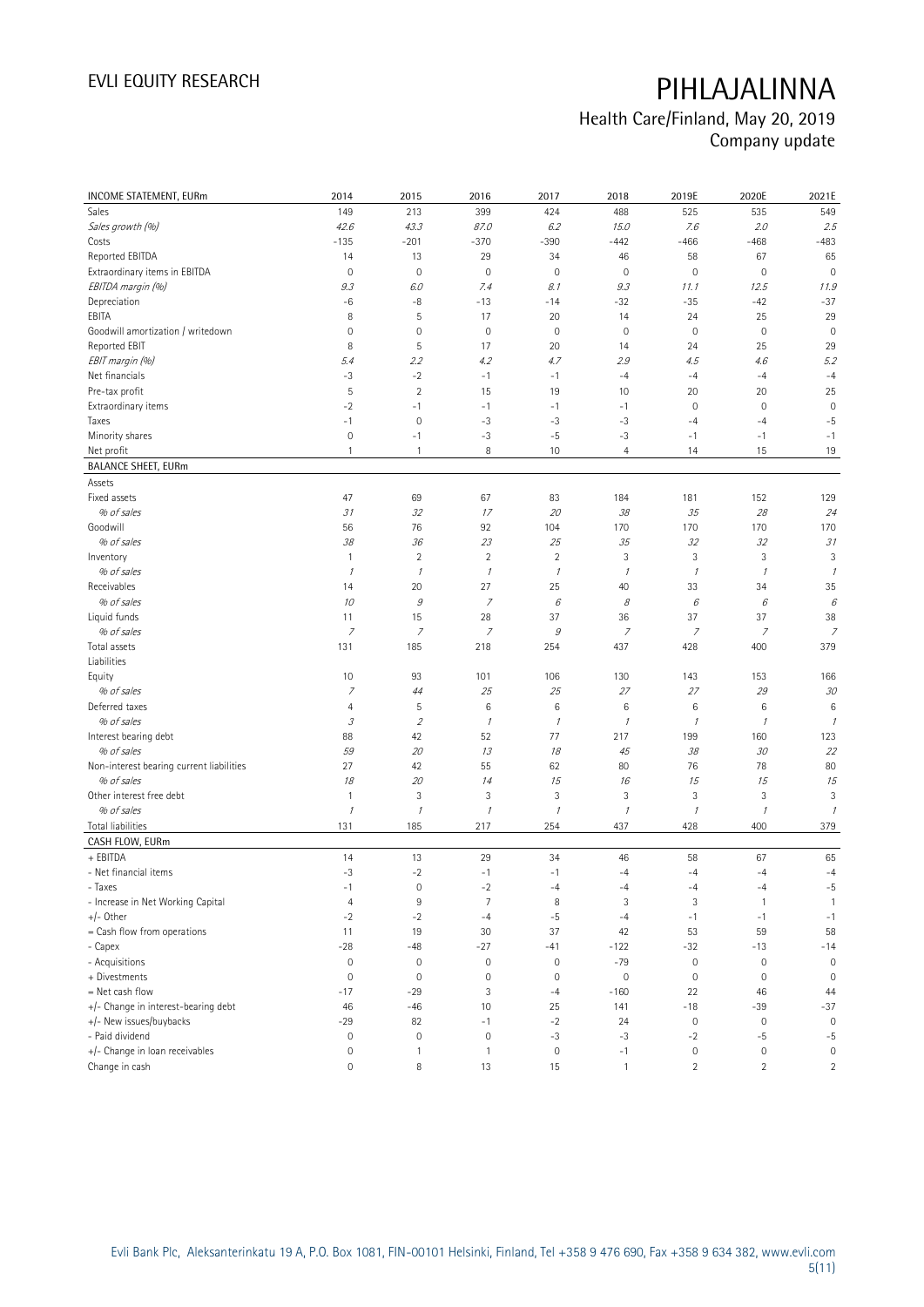| <b>KEY FIGURES</b>                  | 2015           | 2016    | 2017    | 2018           | 2019E   | 2020E   | 2021E   |
|-------------------------------------|----------------|---------|---------|----------------|---------|---------|---------|
| M-cap                               | 256            | 380     | 275     | 195            | 251     | 251     | 251     |
| Net debt                            | 27             | 25      | 40      | 181            | 162     | 122     | 84      |
| Enterprise value                    | 286            | 416     | 325     | 391            | 430     | 389     | 350     |
| Sales                               | 213            | 399     | 424     | 488            | 525     | 535     | 549     |
| EBITDA                              | 13             | 29      | 34      | 46             | 58      | 67      | 65      |
| EBIT                                | 5              | 17      | 20      | 14             | 24      | 25      | 29      |
| Pre-tax                             | $\overline{2}$ | 15      | 19      | 10             | 20      | 20      | 25      |
| Earnings                            | $\overline{2}$ | 10      | 11      | $\overline{4}$ | 14      | 15      | 19      |
| Book value                          | 92             | 98      | 100     | 121            | 133     | 143     | 157     |
| Valuation multiples                 |                |         |         |                |         |         |         |
| EV/sales                            | 1.3            | 1.0     | 0.8     | 0.8            | 0.8     | 0.7     | 0.6     |
| EV/EBITDA                           | 22.5           | 14.2    | 9.5     | 8.6            | 7.4     | 5.8     | 5.4     |
| EV/EBITA                            | 60.8           | 25.1    | 16.2    | 27.9           | 18.0    | 15.7    | 12.3    |
| EV/EBIT                             | 60.8           | 25.1    | 16.2    | 27.9           | 18.0    | 15.7    | 12.3    |
| EV/operating cash flow              | 13.4           | 12.3    | 8.5     | 8.9            | 7.6     | 6.2     | 5.8     |
| EV/cash earnings                    | 28.6           | 15.8    | 11.2    | 10.3           | 8.5     | 6.7     | 6.2     |
| P/E                                 | 170.5          | 39.1    | 25.7    | 46.4           | 17.4    | 16.9    | 13.5    |
| P/E excl. goodwill                  | 170.5          | 39.1    | 25.7    | 46.4           | 17.4    | 16.9    | 13.5    |
| P/B                                 | 2.8            | 3.9     | 2.7     | 1.6            | 1.9     | 1.7     | 1.6     |
| P/sales                             | 1.2            | 1.0     | 0.6     | 0.4            | 0.5     | 0.5     | 0.5     |
| P/CF                                | 12.0           | 11.2    | 7.2     | 4.4            | 4.4     | 4.0     | 4.1     |
| Target EV/EBIT                      | 0.0            | 0.0     | 0.0     | 0.0            | 19.5    | 17.2    | 13.6    |
| Target P/E                          | 0.0            | 0.0     | 0.0     | 0.0            | 20.4    | 19.8    | 15.8    |
| Target P/B                          | 0.0            | 0.0     | 0.0     | 0.0            | 2.2     | 2.0     | $1.9\,$ |
| Per share measures                  |                |         |         |                |         |         |         |
| Number of shares                    | 20,613         | 20,613  | 20,613  | 22,620         | 22,620  | 22,620  | 22,620  |
| Number of shares (diluted)          | 20,613         | 20,613  | 20,613  | 22,620         | 22,620  | 22,620  | 22,620  |
| EPS                                 | 0.07           | 0.47    | 0.52    | 0.19           | 0.64    | 0.66    | 0.82    |
| EPS excl. goodwill                  | 0.07           | 0.47    | 0.52    | 0.19           | 0.64    | 0.66    | 0.82    |
| Cash EPS                            | 0.49           | 1.28    | 1.40    | 1.67           | 2.23    | 2.58    | 2.51    |
| Operating cash flow per share       | 1.03           | 1.64    | 1.86    | 1.94           | 2.50    | 2.78    | 2.68    |
| Capital employed per share          | 5.68           | 5.95    | 6.91    | 13.76          | 13.48   | 12.16   | 11.10   |
| Book value per share                | 4.47           | 4.74    | 4.87    | 5.36           | 5.90    | 6.34    | 6.95    |
| Book value excl. goodwill           | 0.78           | 0.26    | $-0.17$ | $-2.15$        | $-1.61$ | $-1.17$ | $-0.56$ |
| Dividend per share                  | 0.00           | 0.15    | 0.16    | 0.10           | 0.21    | 0.22    | 0.27    |
| Dividend payout ratio, %            | 0.0            | 31.9    | 30.8    | 53.9           | 33.0    | 33.0    | 33.0    |
| Dividend yield, %                   | 0.0            | 0.8     | 1.2     | 1.2            | 1.9     | 2.0     | 2.5     |
| Efficiency measures                 |                |         |         |                |         |         |         |
| ROE                                 | 3.0            | 10.2    | 10.8    | 3.8            | 11.3    | 10.7    | 12.4    |
| ROCE                                | 4.0            | 11.7    | 12.2    | 5.3            | 6.9     | 7.6     | 9.5     |
| Financial ratios                    |                |         |         |                |         |         |         |
| Capex/sales, %                      | 22.3           | 6.8     | 9.7     | 41.3           | 6.0     | 2.4     | 2.5     |
| Capex/depreciation excl. goodwill,% | 346.6          | 85.2    | 209.2   | 429.1          | 91.2    | 30.8    | 37.7    |
| Net debt/EBITDA, book-weighted      | 2.1            | 0.8     | 1.2     | 4.0            | 2.8     | 1.8     | 1.3     |
| Debt/equity, market-weighted        | 0.2            | 0.1     | 0.3     | 1.1            | 0.8     | 0.6     | 0.5     |
| Equity ratio, book-weighted         | 50.5           | 46.4    | 41.8    | 29.8           | 33.4    | 38.2    | 44.0    |
| Gearing                             | 0.28           | 0.24    | 0.37    | 1.39           | 1.14    | 0.80    | 0.51    |
| Number of employees, average        | 2,503          | 3,526   | 3,879   | 3,879          | 3,879   | 3,879   | 3,879   |
| Sales per employee, EUR             | 85,258         | 113,188 | 109,307 | 125,754        | 135,273 | 137,978 | 141,428 |
| EBIT per employee, EUR              | 1,878          | 4,708   | 5,182   | 3,609          | 6,149   | 6,376   | 7,354   |
|                                     |                |         |         |                |         |         |         |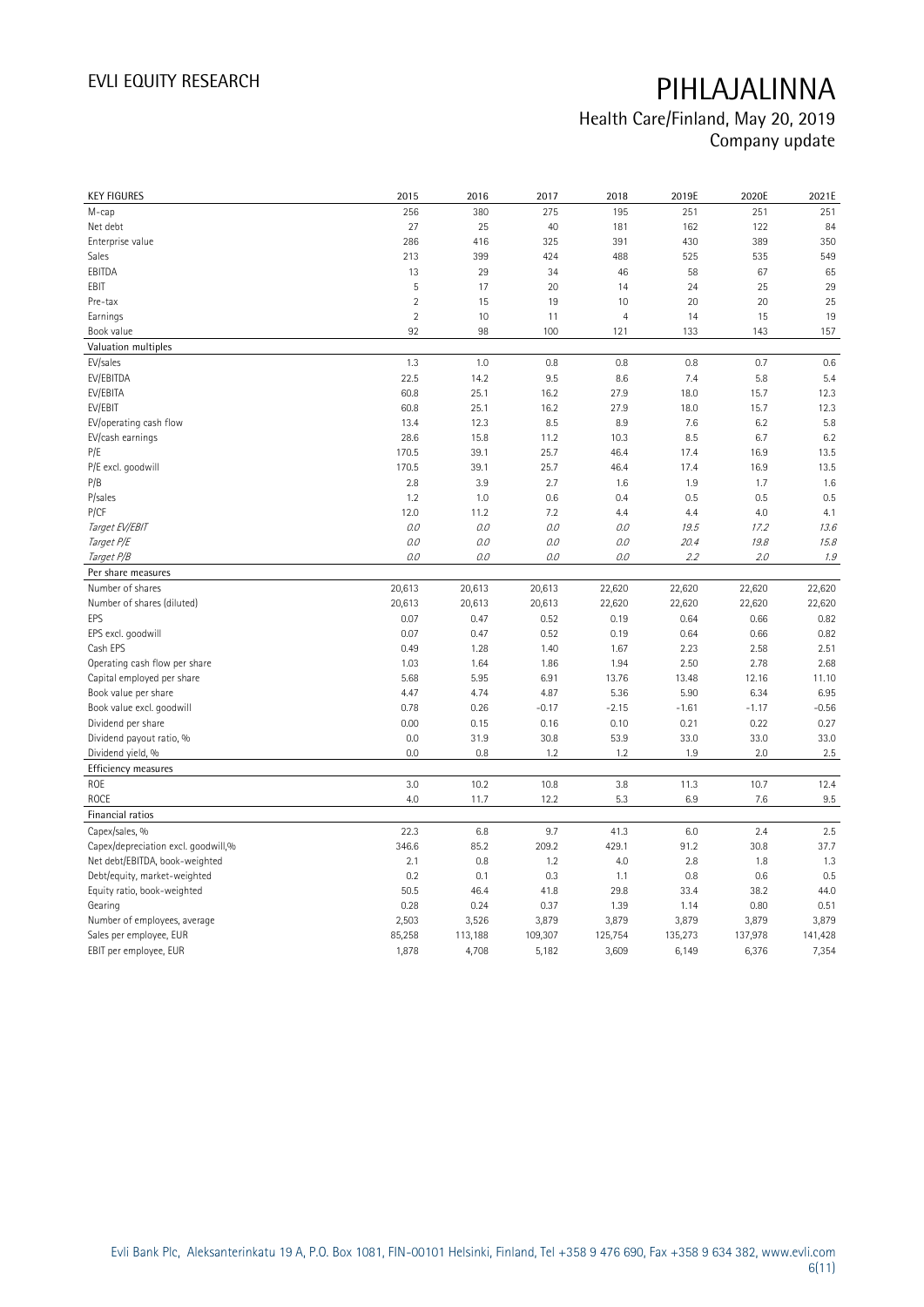Health Care/Finland, May 20, 2019 Company update

COMPANY DESCRIPTION:

INVESTMENT CASE:

| <b>OWNERSHIP STRUCTURE</b>                 | <b>SHARES</b> | <b>EURm</b> | 0/0   |
|--------------------------------------------|---------------|-------------|-------|
| Lähitapiola Keskinäinen Vakuutusyhtiö      | 3,481,641     | 38.577      | 15.4% |
| Mww Yhtiö Oy                               | 2,309,010     | 25.584      | 10.2% |
| Fennia Mutual Insurance Company            | 1,998,965     | 22.149      | 8.8%  |
| Tapiola Keskinäinen Henkivakuutusyhtiö     | 1,891,865     | 20.962      | 8.4%  |
| Elo Pension Company                        | 1,267,161     | 14.040      | 5.6%  |
| Niemistö Leena Katriina                    | 703,475       | 7.795       | 3.1%  |
| Fondita Nordic Micro Cap                   | 550,000       | 6.094       | 2.4%  |
| Ilmarinen Mutual Pension Insurance Company | 490,000       | 5.429       | 2.2%  |
| Fennia Life Insurance Company Ltd          | 270,759       | 3.000       | 1.2%  |
| Nordea Pro Finland Fund                    | 241,920       | 2.680       | 1.1%  |
| Ten largest                                | 13,204,796    | 146.309     | 58%   |
| Residual                                   | 9,415,339     | 104.322     | 42%   |
| Total                                      | 22,620,135    | 250.631     | 100%  |

| <b>EARNINGS CALENDAR</b> |                             |
|--------------------------|-----------------------------|
| August 15, 2019          | Q2 report                   |
| November 05, 2019        | Q3 report                   |
|                          |                             |
| OTHER EVENTS             |                             |
|                          |                             |
|                          |                             |
| COMPANY MISCELLANEOUS    |                             |
| CEO: Joni Aaltonen       | Kehräsaari B, 33200 Tampere |

CFO: Ville Lehtonen Tel: IR: Taina Erkkilä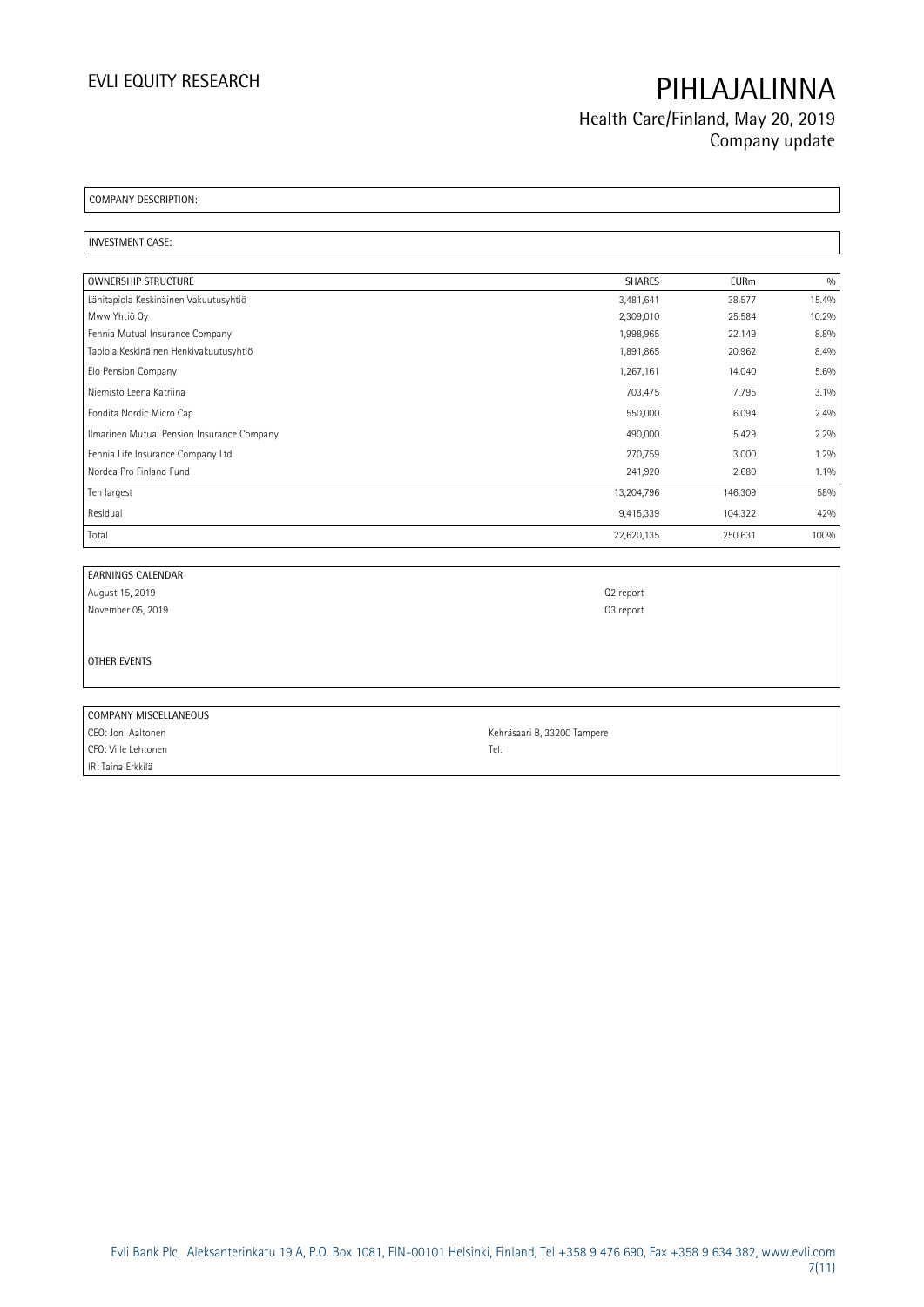Health Care/Finland, May 20, 2019 Company update

## DEFINITIONS

| P/E                                                                              | EPS                                                             |
|----------------------------------------------------------------------------------|-----------------------------------------------------------------|
| Price per share                                                                  | Profit before extraordinary items and taxes                     |
|                                                                                  |                                                                 |
| Earnings per share                                                               | $-$ income taxes $+$ minority interest                          |
|                                                                                  | Number of shares                                                |
|                                                                                  |                                                                 |
| P/Sales                                                                          | <b>DPS</b>                                                      |
| Market cap                                                                       | Dividend for the financial period per share                     |
| Sales                                                                            |                                                                 |
|                                                                                  |                                                                 |
| P/BV                                                                             | <b>CEPS</b>                                                     |
| Price per share                                                                  | Gross cash flow from operations                                 |
| Shareholders' equity $+$ taxed provisions per share                              | Number of shares                                                |
|                                                                                  |                                                                 |
| P/CF                                                                             | EV/Share                                                        |
| Price per share                                                                  | Enterprise value                                                |
| Operating cash flow per share                                                    | Number of shares                                                |
|                                                                                  |                                                                 |
| EV (Enterprise value)                                                            | Sales/Share                                                     |
| Market cap $+$ net debt $+$ minority interest at market value                    | Sales                                                           |
| - share of associated companies at market value                                  | Number of shares                                                |
|                                                                                  |                                                                 |
| Net debt                                                                         | EBITDA/Share                                                    |
| Interest bearing debt - financial assets                                         | Earnings before interest, tax, depreciation and amortisation    |
|                                                                                  | Number of shares                                                |
|                                                                                  |                                                                 |
| EV/Sales                                                                         | EBIT/Share                                                      |
| Enterprise value                                                                 | Operating profit                                                |
| <b>Sales</b>                                                                     | Number of shares                                                |
|                                                                                  |                                                                 |
| EV/EBITDA                                                                        | EAFI/Share                                                      |
| Enterprise value                                                                 | Pretax profit                                                   |
| Earnings before interest, tax, depreciation and amortisation                     | Number of shares                                                |
|                                                                                  |                                                                 |
| EV/EBIT                                                                          | Capital employed/Share                                          |
| Enterprise value                                                                 | Total assets - non interest bearing debt                        |
| Operating profit                                                                 | Number of shares                                                |
|                                                                                  |                                                                 |
| Div yield, %                                                                     | Total assets                                                    |
| Dividend per share                                                               | <b>Balance sheet total</b>                                      |
| Price per share                                                                  |                                                                 |
|                                                                                  |                                                                 |
| Payout ratio, %                                                                  | Interest coverage (x)                                           |
| Total dividends                                                                  | Operating profit                                                |
| Earnings before extraordinary items and taxes - income taxes + minority interest | Financial items                                                 |
|                                                                                  |                                                                 |
| Net cash/Share                                                                   | Asset turnover (x)                                              |
| Financial assets - interest bearing debt                                         | Turnover                                                        |
| Number of shares                                                                 | Balance sheet total (average)                                   |
|                                                                                  |                                                                 |
| ROA, %                                                                           | Debt/Equity, %                                                  |
| Operating profit $+$ financial income $+$ extraordinary items                    | Interest bearing debt                                           |
| Balance sheet total - interest free short term debt                              | Shareholders' equity $+$ minority interest $+$ taxed provisions |
| - long term advances received and accounts payable (average)                     |                                                                 |
|                                                                                  |                                                                 |
| ROCE, %                                                                          | Equity ratio, %                                                 |
| Profit before extraordinary items + interest expenses + other financial costs    | Shareholders' equity + minority interest + taxed provisions     |
| Balance sheet total - non interest bearing debt (average)                        | Total assets - interest free loans                              |
|                                                                                  |                                                                 |
| ROE, %                                                                           | CAGR, %                                                         |
| Profit before extraordinary items and taxes - income taxes                       | Cumulative annual growth rate $=$ Average growth per year       |
| Shareholders' equity + minority interest + taxed provisions (average)            |                                                                 |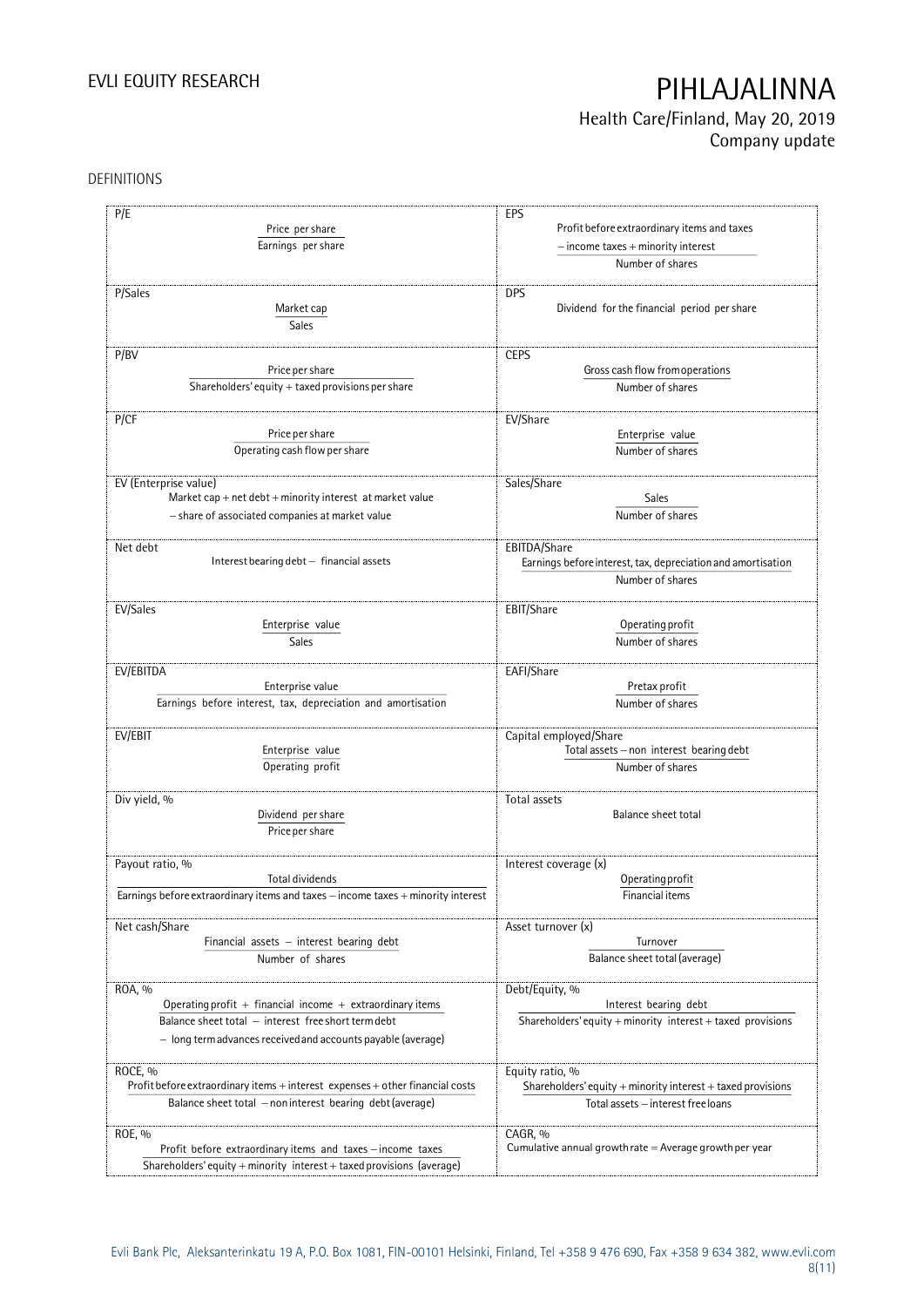## Health Care/Finland, May 20, 2019 Company update

### Important Disclosures

Evli Research Partners Plc ("ERP") uses 12-month target prices. Target prices are defined by utilizing analytical techniques based on financial theory including (but not limited to) discounted cash flow analysis and comparative valuation. The selection of valuation methods depends on different circumstances. Target prices may be altered on the basis of new information coming to light in the underlying company or changes in interest rates, changes in foreign exchange rates, other securities prices or market indices or outlook for the aforementioned factors or other factors that may change the conditions of financial markets. Recommendations and changes by analysts are available at <https://research.evli.com/JasperAllModels.action?authParam=key;461&authParam=x;G3rNagWrtf7K&authType=3> Investment recommendations are defined as follows: Target price compared to share price Recommendation<br>  $\leq -10\%$  $\langle 5, 10, 10 \rangle$  SELL<br>  $\langle -10, 1, 10 \rangle$   $\langle 6, 10 \rangle$   $\langle 10, 10 \rangle$  $-10 - (+10) \%$  HOL<br>  $> 10 \%$  RIJY  $> 10 \frac{0}{0}$ ERP's investment recommendation of the analyzed company is updated at least 2 timer per year. 60% 53% 50% 39% 40% 30% 20% 8% 10%  $0%$ Sell Hold Buy

The graph above shows the distribution of ERP's recommendations of companies under coverage in 1st of February 2019. If recommendation is not given, it is not mentioned here.

## Name(s) of the analyst(s): Rissanen

This research report has been prepared by Evli Research Partners Plc ("ERP" or "Evli Research"). ERP is a subsidiary of Evli Bank Plc. Production of the investment recommendation has been concluded on [20.05.2019, 8:30]. This report has been published on [20.05.2019, 9:15].

None of the analysts contributing to this report, persons under their guardianship or corporations under their control have a position in the shares of the company or related securities.

The date and time for any price of financial instruments mentioned in the recommendation refer to the previous trading day's closing price(s) unless otherwise stated in the report.

Each analyst responsible for the content of this report assures that the expressed views accurately reflect the personal views of each analyst on the covered companies and securities. Each analyst assures that (s)he has not been, nor are or will be, receiving direct or indirect compensation related to the specific recommendations or views contained in this report.

Companies in the Evli Group, affiliates or staff of companies in the Evli Group, may perform services for, solicit business from, hold long or short positions in, or otherwise be interested in the investments (including derivatives) of any company mentioned in the publication or report.

Neither ERP nor any company within the Evli Group have managed or co-managed a public offering of the company's securities during the last 12 months prior to, received compensation for investment banking services from the company during the last 12 months prior to the publication of the research report.

ERP may pursue an assignment from the issuer(s) of the financial instruments mentioned in the recommendation or this report. These assignments may have a limited economic or financial impact on ERP and/or Evli. Under such assignments ERP may perform services including, but not limited to, arranging investor meetings or –events, investor relations communication advisory and production of research material.

ERP has signed an agreement with the issuer of the financial instruments mentioned in the recommendation, which includes production of research reports. This assignment has a limited economic and financial impact on ERP and/or Evli. Under the assignment ERP performs services including, but not limited to,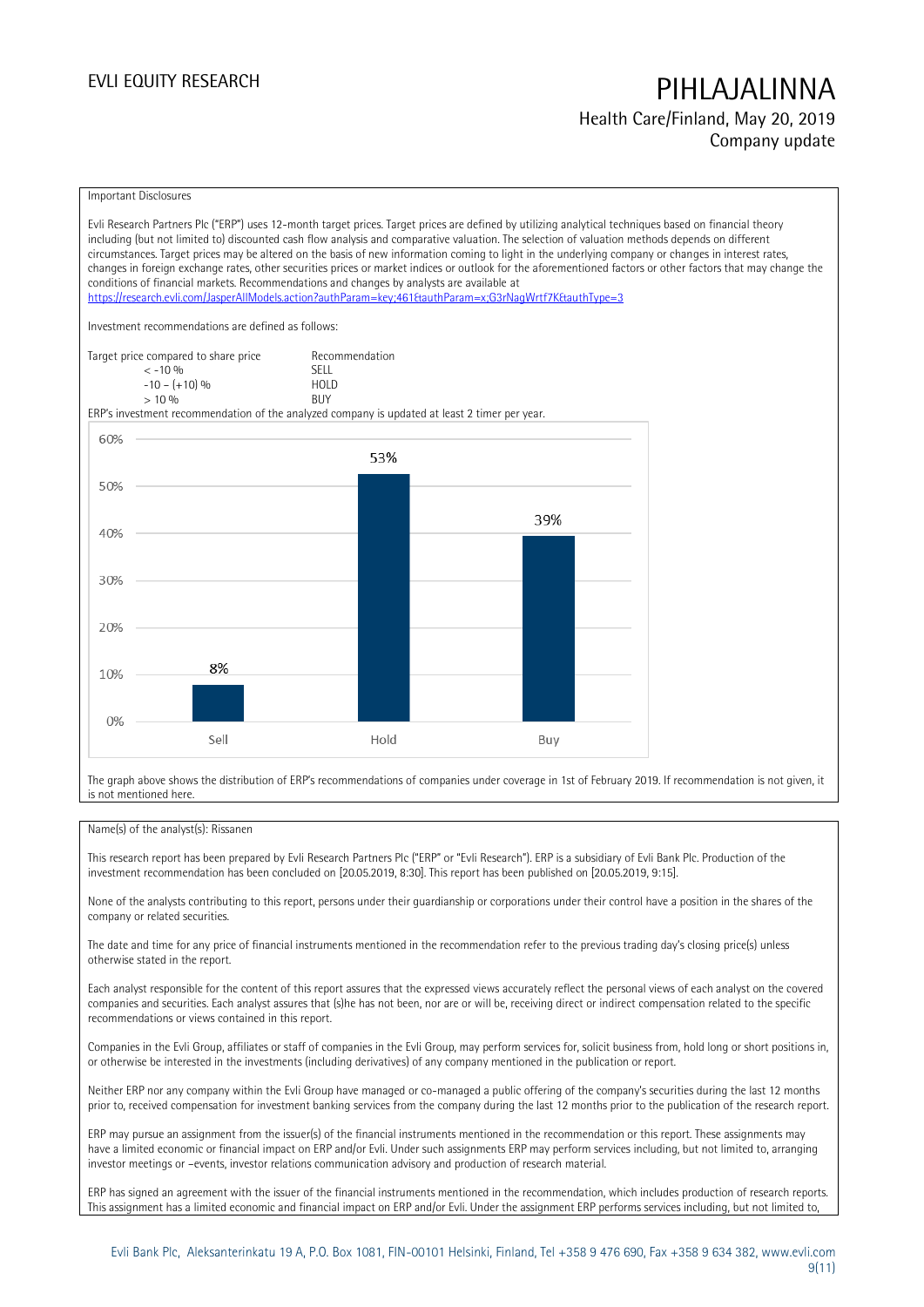# EVLI EQUITY RESEARCH PIHLAJALINNA Health Care/Finland, May 20, 2019 Company update

arranging investor meetings or –events, investor relations communication advisory and production of research material.

ERP or another company within the Evli Group does not have an agreement with the company to perform market making services.

For the prevention and avoidance of conflicts of interests with respect to this report, there is an information barrier (Chinese wall) between Investment Research and Corporate Finance units concerning unpublished investment banking services to the company. The remuneration of the analyst(s) is not tied directly or indirectly to investment banking transactions performed by Evli Bank Plc or any company within Evli Group.

This report has not been disclosed to the company prior to its dissemination.

This report is provided and intended for informational purposes only and may not be used or considered under any circumstances as an offer to sell or buy any securities or as advice to trade any securities.

This report is based on sources ERP considers to be correct and reliable. The sources include information providers Reuters and Bloomberg, stock-exchange releases from the companies and other company news, Statistics Finland and articles in newspapers and magazines. However, ERP does not guarantee the materialization, correctness, accuracy or completeness of the information, opinions, estimates or forecasts expressed or implied in the report. In addition, circumstantial changes may have an influence on opinions and estimates presented in this report. The opinions and estimates presented are valid at the moment of their publication and they can be changed without a separate announcement. Neither ERP nor any company within the Evli Group are responsible for amending, correcting or updating any information, opinions or estimates contained in this report. Neither ERP nor any company within the Evli Group will compensate any direct or consequential loss caused by or derived from the use of the information represented in this publication.

All information published in this report is for the original recipient's private and internal use only. ERP reserves all rights to the report. No part of this publication may be reproduced or transmitted in any form or by any means, electronic, mechanical, photocopying, recording or otherwise, or stored in any retrieval system of any nature, without the written permission of ERP.

This report or its copy may not be published or distributed in Australia, Canada, Hong Kong, Japan, New Zealand, Singapore or South Africa. The publication or distribution of this report in certain other jurisdictions may also be restricted by law. Persons into whose possession this report comes are required to inform themselves about and to observe any such restrictions.

Evli Bank Plc is not registered as a broker-dealer with the U. S. Securities and Exchange Commission ("SEC"), and it and its analysts are not subject to SEC rules on securities analysts' certification as to the currency of their views reflected in the research report. Evli Bank is not a member of the Financial Industry Regulatory Authority ("FINRA"). It and its securities analysts are not subject to FINRA's rules on Communications with the Public and Research Analysts and Research Reports and the attendant requirements for fairness, balance and disclosure of potential conflicts of interest. This research report is only being offered in U.S. by Auerbach Grayson & Company, LLC (Auerbach Grayson) to Major U.S. Institutional Investors and is not available to, and should not be used by, any U.S. person or entity that is not a Major U.S. Institutional Investor. Auerbach Grayson is a broker-dealer registered with the U.S. Securities and Exchange Commission and is a member of the FINRA. U.S. entities seeking more information about any of the issuers or securities discussed in this report should contact Auerbach Grayson. The securities of non-U.S. issuers may not be registered with or subject to SEC reporting and other requirements.

ERP is not a supervised entity but its parent company Evli Bank Plc is supervised by the Finnish Financial Supervision Authority.